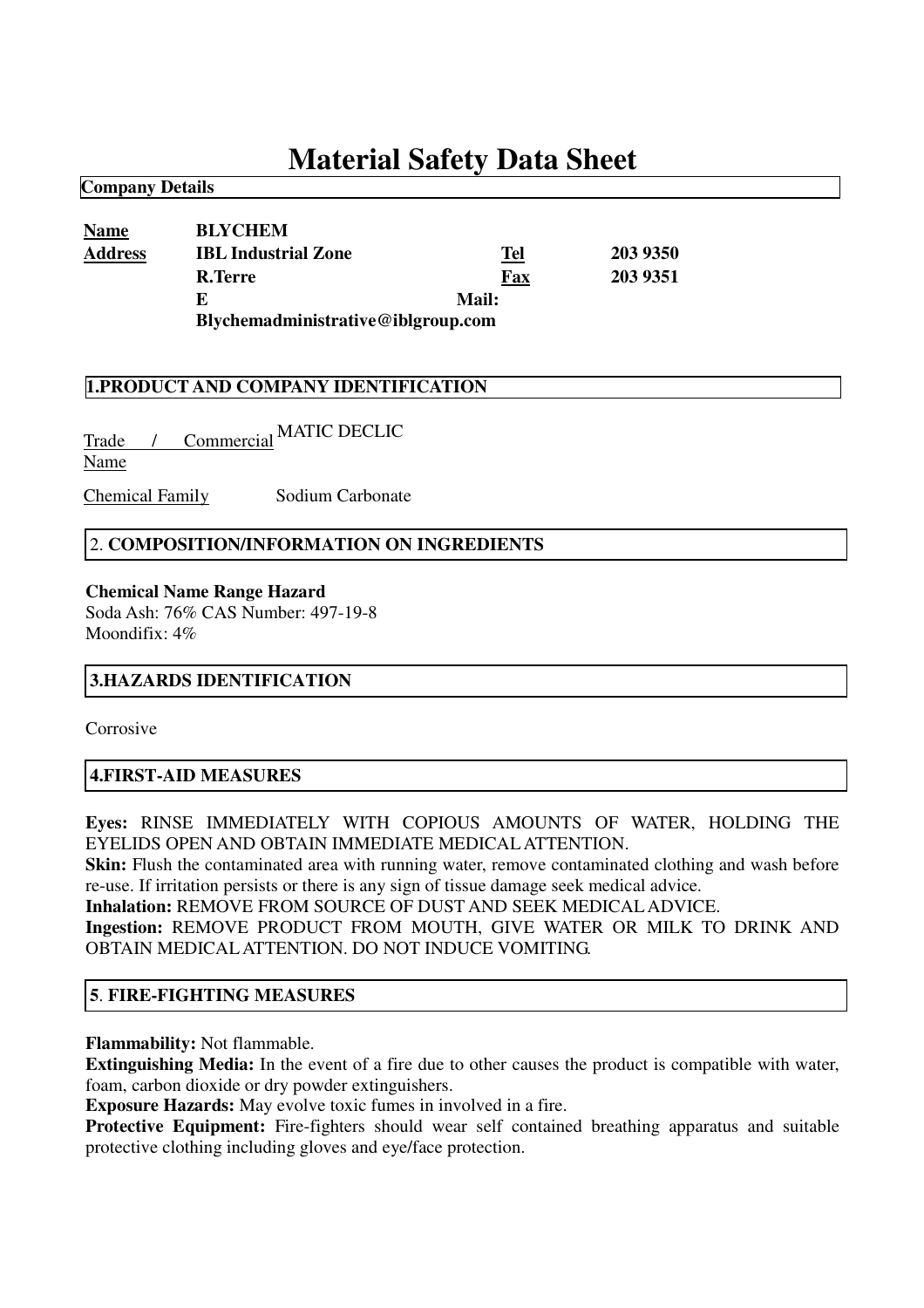# **6**. **ACCIDENTAL RELEASE MEASURES**

**Protection of Personnel:** Wear suitable protective clothing including gloves and eye/face protection. **Method of Disposal:** Hose away with plenty of water diluting to at least 1% w/v (10g/litre) unless this would contaminate a water course or vegetation in which case either collect, dilute as earlier and pour down a waste-water drain (foul sewer) or absorb onto dry sand or similar material and dispose of safely as commercial waste.

# **7. HANDLING AND STORAGE**

**Handling:** Wear suitable gloves and eye/face protection. **Storage:** Store in original containers in a cool, dry place.

## **8**. **EXPOSURE CONTROLS / PERSONAL PROTECTION**

**Eyes:** When handling neat product or concentrated solutions wear eye/face protection.

**Hand:** Use rubber gloves resistant to alkalis.

**Skin:** Wear normal work wear overalls with rubber or plastic apron when handling the neat product.

**Respiration:** Respiratory protection is normally only required in the event of a spillage or during product disposal.

## **9. PHYSICAL AND CHEMICAL PROPERTIES**

**Appearance:** White, free flowing powder **pH(10% solution):** 13,4 **Solubility:** Soluble in water. **Foam Test:** Positive

## **10. STABILITY AND REACTIVITY**

Avoid extremes of temperature. Keep away from acids.

## **11. TOXICOLOGICAL INFORMATION**

**Eyes:** Corrosive – causes burns. **Skin:** Corrosive – causes burns. **Inhalation:** Corrosive. **Ingestion:** Corrosive

## **12. ECOLOGICAL INFORMATION**

The only potential hazard is from the alkalinity of the product.